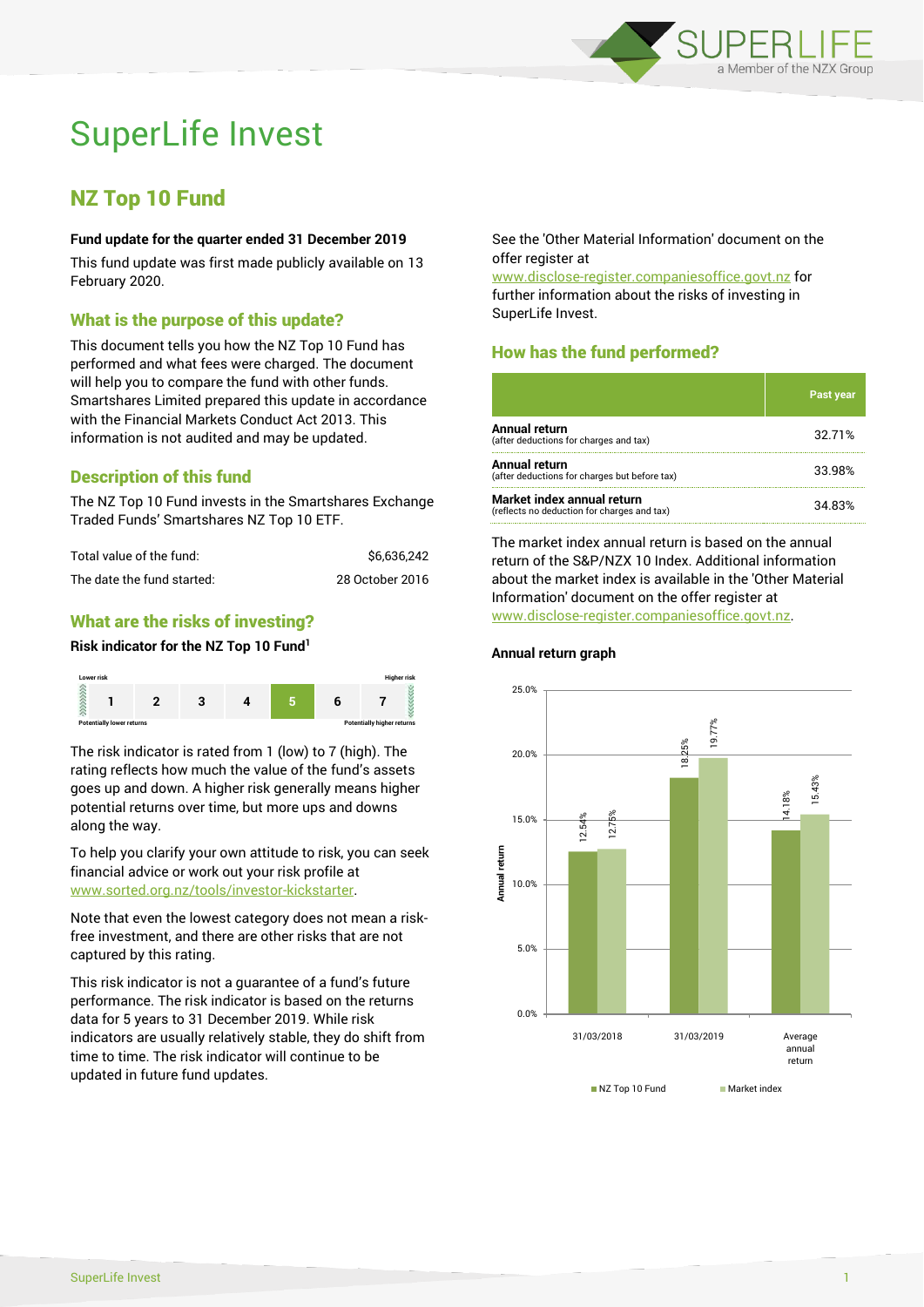

This shows the return after fund charges and tax for each year ending 31 March since the fund started. The last bar shows the average annual return since the fund started, up to 31 December 2019.

**Important:** This does not tell you how the fund will perform in the future.

Returns in this update are after tax at the highest prescribed investor rate (PIR) of tax for an individual New Zealand resident. Your tax may be lower.

#### What fees are investors charged?

Investors in the NZ Top 10 Fund are charged fund charges. In the year to 31 March 2019 these were:

|                                                       | % per annum of fund's<br>net asset value |  |
|-------------------------------------------------------|------------------------------------------|--|
| <b>Total fund charges</b>                             | በ 49%                                    |  |
| Which are made up of:                                 |                                          |  |
| <b>Total management and administration</b><br>charges | 0.49%                                    |  |
| Including:                                            |                                          |  |
| Manager's basic fee                                   | 0.46%                                    |  |
| Other management and<br>administration charges        | 0.03%                                    |  |
| Other charges                                         | Dollar amount per investor               |  |
| Administration fee                                    | \$12 per annum                           |  |

Investors may also be charged individual action fees for specific actions or decisions (for example, if an investor has a financial adviser and has agreed to pay a fee to the adviser for providing financial advice). See the Product Disclosure Statement for SuperLife Invest for more information about those fees.

Small differences in fees and charges can have a big impact on your investment over the long term.

GST is included in the fund charges set out above.

#### Example of how this applies to an investor

Jess had \$10,000 in the fund and did not make any further contributions. At the end of the year, Jess received a return after fund charges were deducted of \$3,271 (that is 32.71% of her initial \$10,000). Jess paid other charges of \$12. This gives Jess a total return after tax of \$3,259 for the year.

#### What does the fund invest in?

#### **Actual investment mix**

This shows the types of assets that the fund invests in.



#### **Target investment mix**

This shows the mix of assets that the fund generally intends to invest in.

| <b>Asset Category</b>        | <b>Target asset mix</b> |
|------------------------------|-------------------------|
| Cash and cash equivalents    | 1.00%                   |
| New Zealand fixed interest   |                         |
| International fixed interest |                         |
| Australasian equities        | 99.00%                  |
| International equities       |                         |
| Listed property              |                         |
| Unlisted property            |                         |
| Commodities                  |                         |
| Other                        |                         |